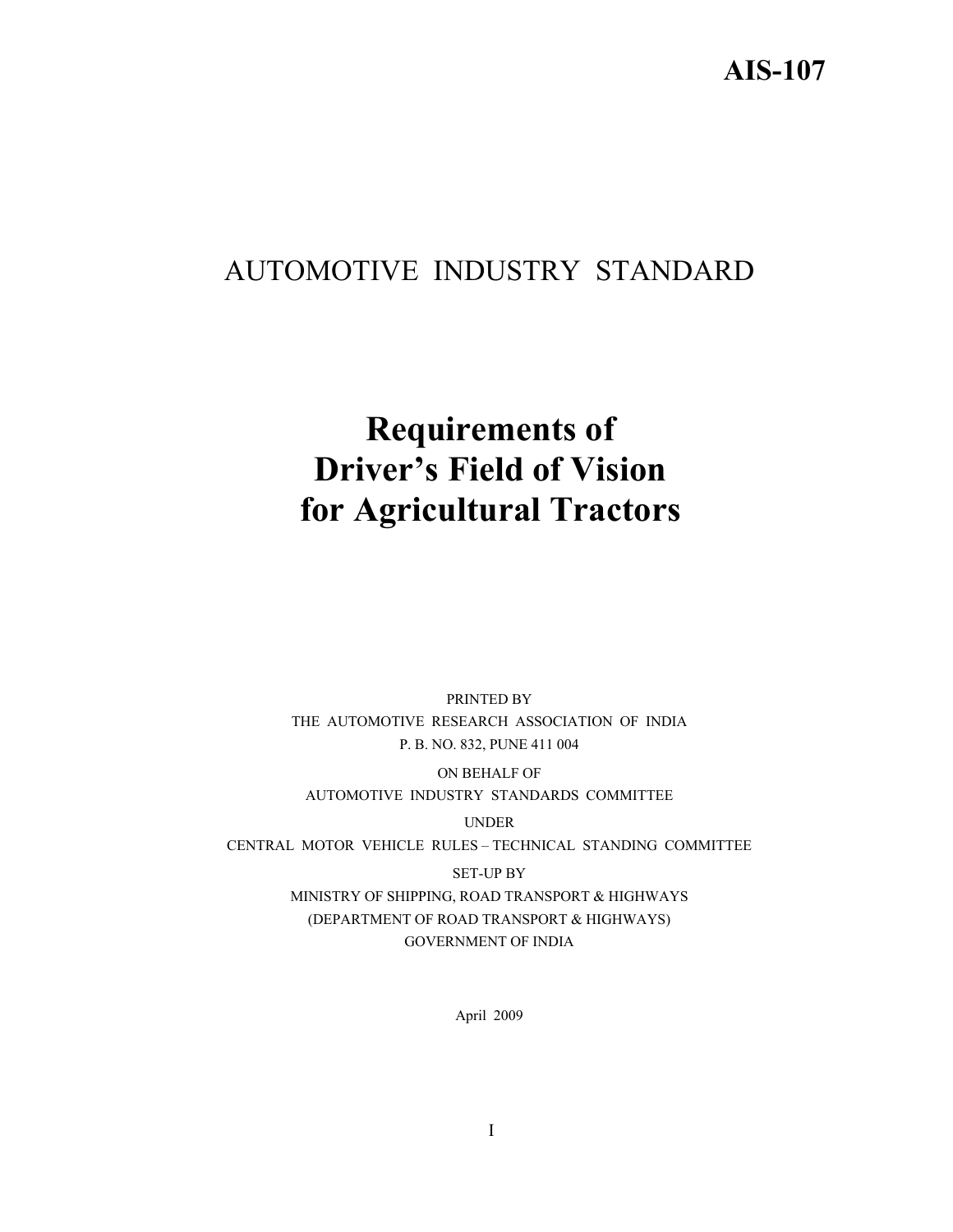| Sr.<br>No. | Corrige<br>nda. | Amend-<br>ment | <b>Revision</b> | Date | Remark | Misc. |
|------------|-----------------|----------------|-----------------|------|--------|-------|
|            |                 |                |                 |      |        |       |
|            |                 |                |                 |      |        |       |
|            |                 |                |                 |      |        |       |
|            |                 |                |                 |      |        |       |
|            |                 |                |                 |      |        |       |
|            |                 |                |                 |      |        |       |
|            |                 |                |                 |      |        |       |

## **Status chart of the Standard to be used by the purchaser for updating the record**

**General Remarks :**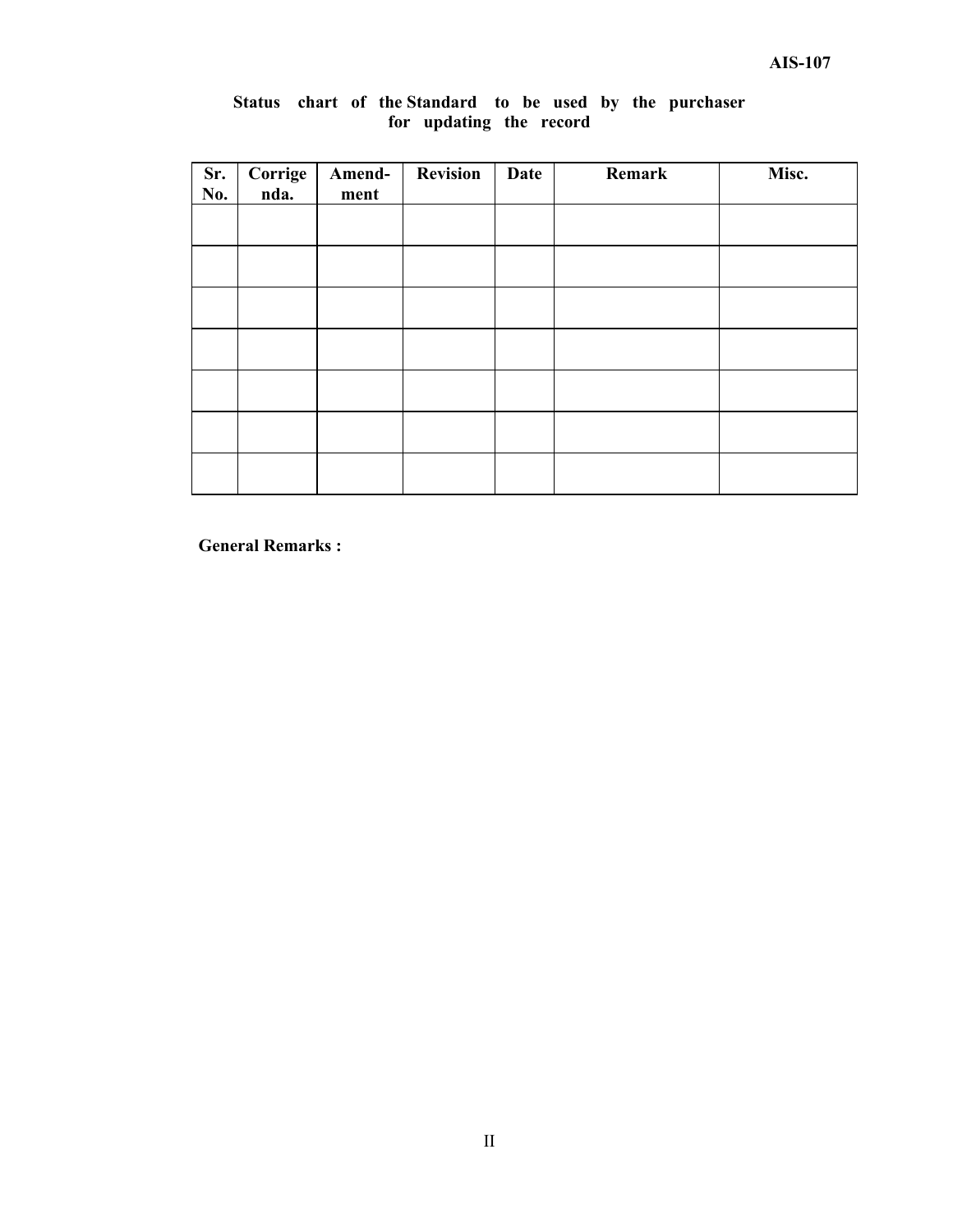#### **INTRODUCTION**

The Government of India felt the need for a permanent agency to expedite the publication of standards and development of test facilities in parallel when the work on the preparation of the standards is going on, as the development of improved safety critical parts can be undertaken only after the publication of the standard and commissioning of test facilities. To this end, the erstwhile ministry of surface transport (MOST) has constituted a permanent Automotive Industry Standards Committee (AISC) vide order No.RT-11028/11/97-MVL dated September 15, 1997. The standard prepared by AISC will be approved by the permanent CMVR Technical Standing Committee (CTSC). After approval, the Automotive Research Association of India (ARAI), Pune, being the Secretariat of the AIS Committee, has published this standard. For better dissemination of this information ARAI may publish this document on their web site.

At present there is no standard available in India for ensuring safety of operator w.r.t. driver's field of vision. There is a standard for measurement of visibility parameters, but no limit is defined. Hence Tractor Manufacturers Association (TMA) / AISC / CMVR-TSC have decided to formulate this AIS for driver's field of vision for Agricultural Tractors.

While preparing this AIS considerable assistance is derived from the following international standards.

| ECE R 71                       | Uniform provisions concerning the approval of Agricultural<br>Tractors with regard to the driver's field of vision.                                                                    |
|--------------------------------|----------------------------------------------------------------------------------------------------------------------------------------------------------------------------------------|
| EEC<br>Directive<br>74/347/EEC | Council directive on the approximation of the laws of the<br>Members States relating to the filed of vision and<br>windscreen wipers for wheeled agricultural or forestry<br>tractors. |

The Automotive Industry Standards Committee responsible for preparation of this standard is given in Annex: I.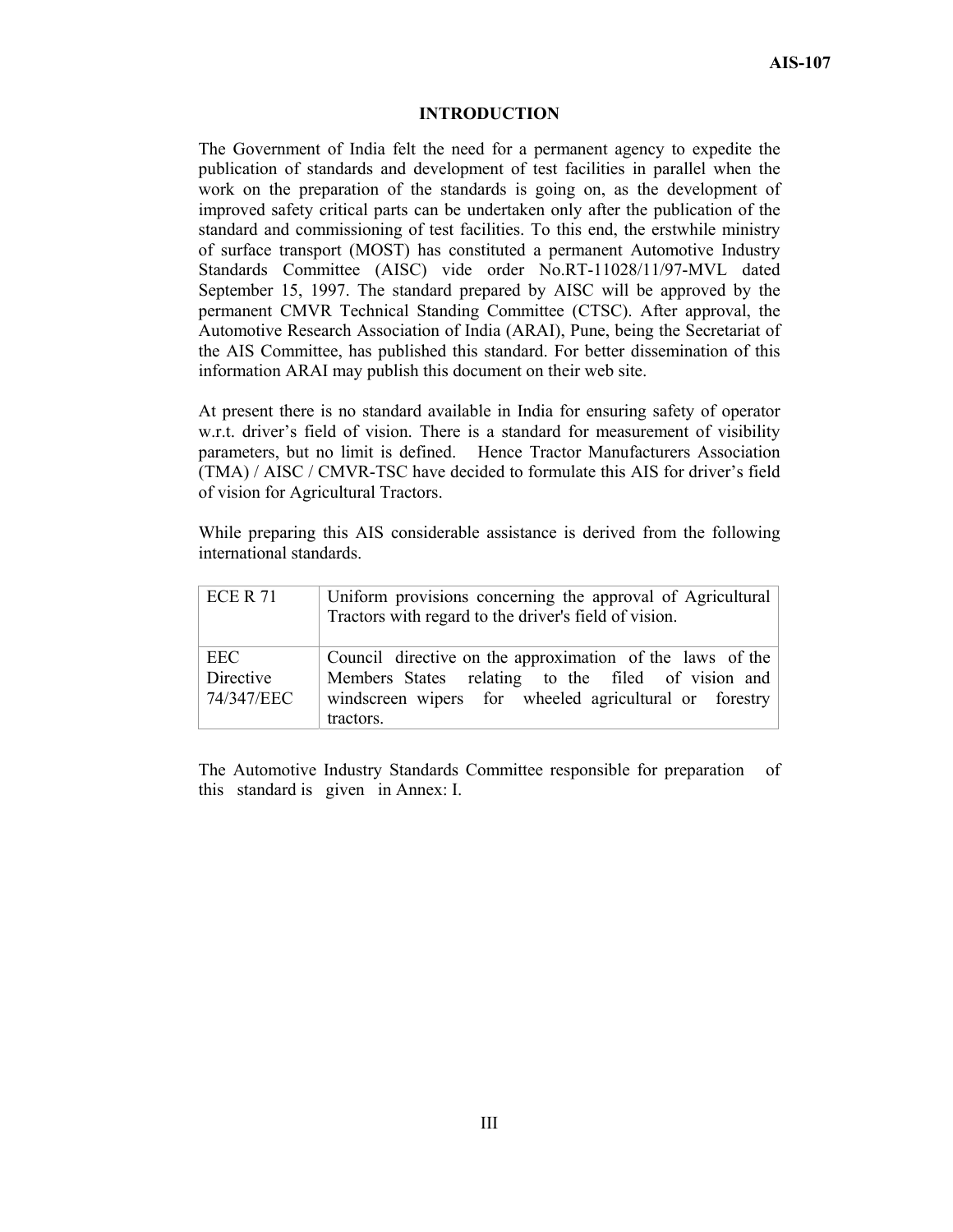## **Requirements of Driver's Field of Vision for Agricultural Tractors**

#### **1. SCOPE**

 This regards to requirements of safe driving and clear forward field of vision for tractors. This standard applies to the 180-degree forward field of vision of the drivers of agricultural tractors.

#### **2. PURPOSE**

 To establish the adequacy of tractors concerning clear direct forward field of vision of driver by scientific means.

#### **3. DEFINITIONS**

- 3.1 "**Forward Field of vision**" means all forward and lateral directions in which the driver of the tractor can see.
- 3.2 **"Reference point"** means the position, fixed by convention, of the tractor driver's eyes notionally located at a single point. The reference point is situated in the plane parallel to the longitudinal median plane of the tractor and passing through the centre of the seat, 700 mm vertically above the line of intersection of that plane and the surface of the seat and 270 mm in the direction of the pelvic support from the vertical plane passing through the front edge of the surface of the seat and perpendicular to the longitudinal median plane of the tractor (Figure1). The reference point thus determined related to the seat when unoccupied and fitted in the central position specified by the tractor manufacturer.
- 3.3 **"Semi-circle of vision"** means the semi-circle described by a radius of 12 m around the point situated in the horizontal plane of the road, vertically below the reference point so that the arc -seen from the direction in which the vehicle travels - is situated in front of the tractor and that the diameter delimiting the semi-circle forms a right angle with the longitudinal axis of the tractor (see figure 2).
- 3.4 **"Masking effect"** means the chords of the sectors of the semi-circle of vision which cannot be seen owing to structural components such as roof- pillars, air intakes or exhaust stacks, frame of the windscreen and protective frame.
- 3.5 **"Sector of Vision"** means that part of the field of vision bounded:
- 3.5.1 at the top,

by a horizontal plane passing through the reference point;

3.5.2 in the plane of road,

by the zone lying outside the semi-circle of vision and forming the continuation of the sector of the semicircle of vision, the chord of which is 9.5 m long, perpendicular to the plane parallel to the longitudinal median plane of the tractor passing through the center of driver seat and bisected by the plane.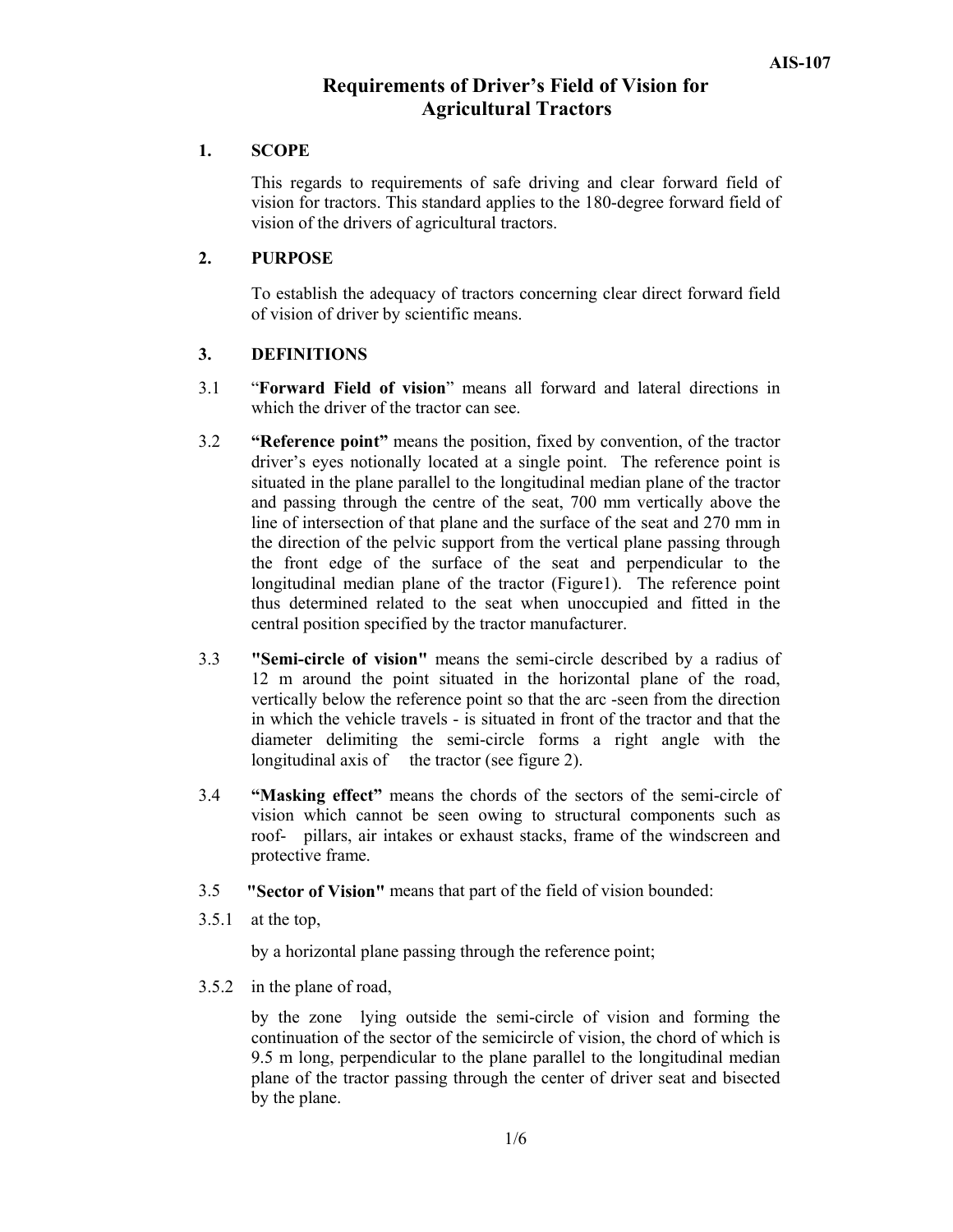#### **4. REQUIREMENTS**

#### 4.1 **General**

 The tractor shall be constructed and equipped in such a way that, in road traffic and in farm and forest use, the driver has an adequate field of vision, under all the usual conditions pertaining to highway use and to work undertaken in fields and forests. The field of vision is considered adequate when the driver has, as far as possible, a view of part of each front wheel and when the following requirements are fulfilled.

 Note: For tractor fitted with front mud guard/chassis type construction / side seating arrangement (i.e. car type seating) front wheel vision shall not be considered as evaluative requirement for field of vision.

#### 4.2 **Checking of the field of vision**

#### 4.2.1 **Procedure for determining masking effects**

4.2.1.1 The tractor shall be placed on a horizontal surface as shown in Figure 2. On a horizontal support level with the reference point, there shall be mounted two point sources of light e.g. 2 x 150 W, 12 V, 65 mm apart and symmetrically located with respect to the reference point. The support shall be rotatable at its centre point about a vertical axis passing through the reference point. For the purpose of measuring the masking effects, the support shall be so aligned that the line joining the two light sources is perpendicular to the line joining the masking component and the reference point.

> The silhouette (deeper shadow) overlaps projected on to the semi-circle of vision by the masking component when the light sources are switched on simultaneously or alternately shall be recorded in accordance with 3.4 (Figure 3).

- 4.2.1.2 Masking effects shall not exceed 1600 mm.
- 4.2.1.3 Masking effects due to adjacent structural components over 80 mm in width shall be so configured that there is an interval of not less than 550 mm – measured as a chord of the semi-circle of vision-between the centres of two masking effects.
- 4.2.1.4 There may be no more than six masking effects in the semi-circle of vision and no more than two inside the sector of vision defined in clause 3.5.
- 4.2.1.5 Outside the sector of vision, masking effects exceeding 1600 mm but not exceeding 1800 mm are however, permissible if the components causing them cannot be redesigned or relocated: on each side there may be a total of either two such masking effects, one not exceeding 1600 mm and the other not exceeding 1800 mm or two such masking effects neither exceeding 1700 mm.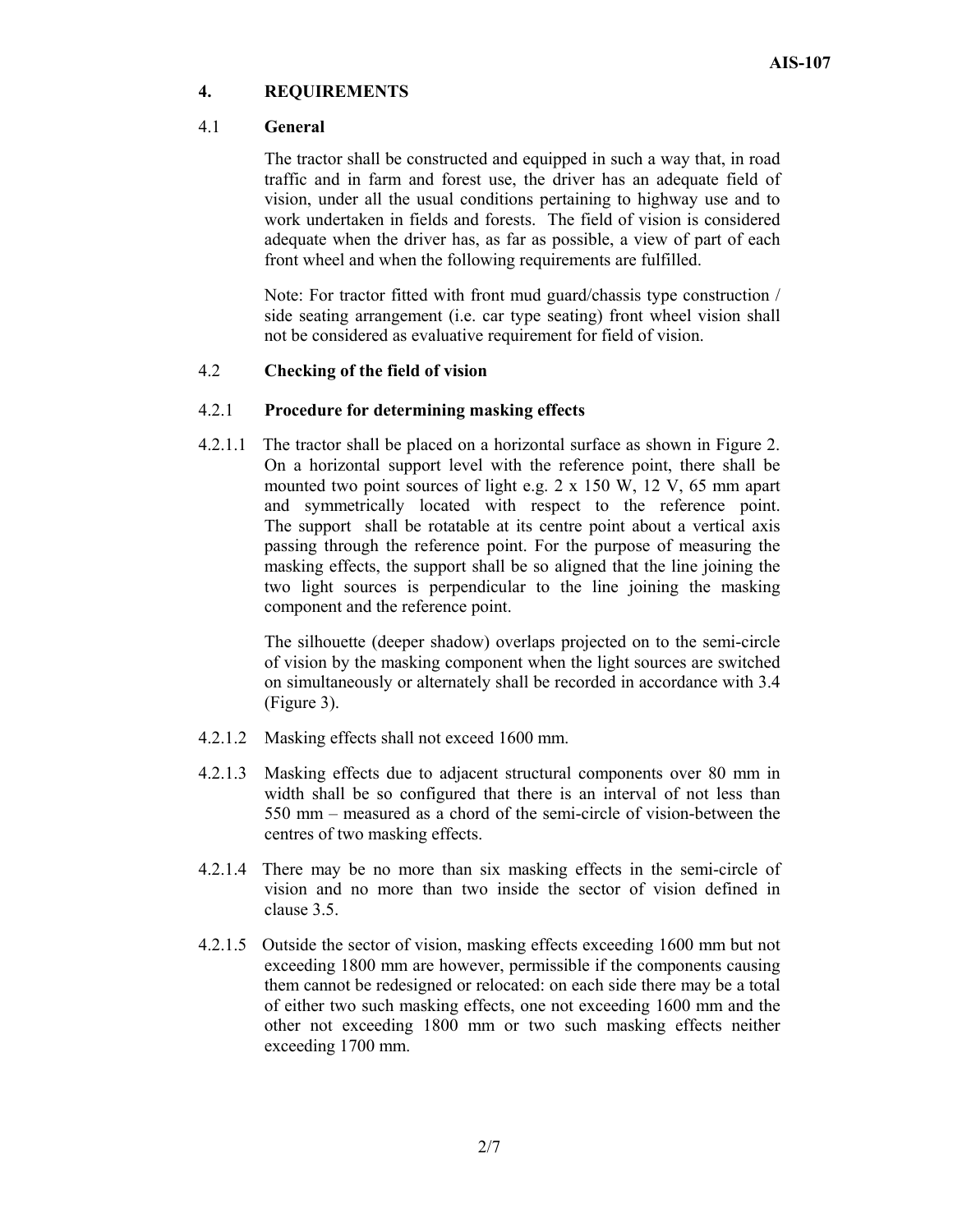- 4.2.1.6 Blind spots caused by type approved rear-view mirrors may be disregarded if the design of these mirrors is such that they cannot be installed in any other way.
- 4.2.2 Mathematical determination of masking effects for binocular vision:
- 4.2.2.1 as an alternative to the procedure set out in clause 4.2.1 the acceptability of individual masking effects can be determined mathematically. The requirements of clauses 4.2.1.2, 4.2.1.3, 4.2.1.4, 4.2.1.5 and 4.2.1.6 shall apply in respect of the size, distribution and number of the masking effects;
- 4.2.2.2 for binocular vision with an inter-ocular distance of 65 mm, the masking effect expressed in mm is given by the formula;

$$
v = \frac{(b - 65)}{a} \times 12000 + 65
$$

in which:

- a is the distance in millimetres between the component obstructing vision and the reference point measured along the visual radius joining the reference point, the centre of the component and the perimeter of the semi-circle of vision;
- b is the width in millimeters of the component obstructing vision measured horizontally and perpendicular to the visual radius.
- 4.3 The test methods referred to under clause 4.2 may be replaced by others if the latter can be shown to be equivalent.

#### 4.4 **Transparent area of the windscreen**

For the purpose of determining the masking effects in the sector of vision, the masking effects due to the frame of the windscreen and to any other obstacle may, in accordance with the provisions of 4.2.1.4, be considered as a single effect provided that the distance between the outermost points of the masking effect does not exceed 700 mm.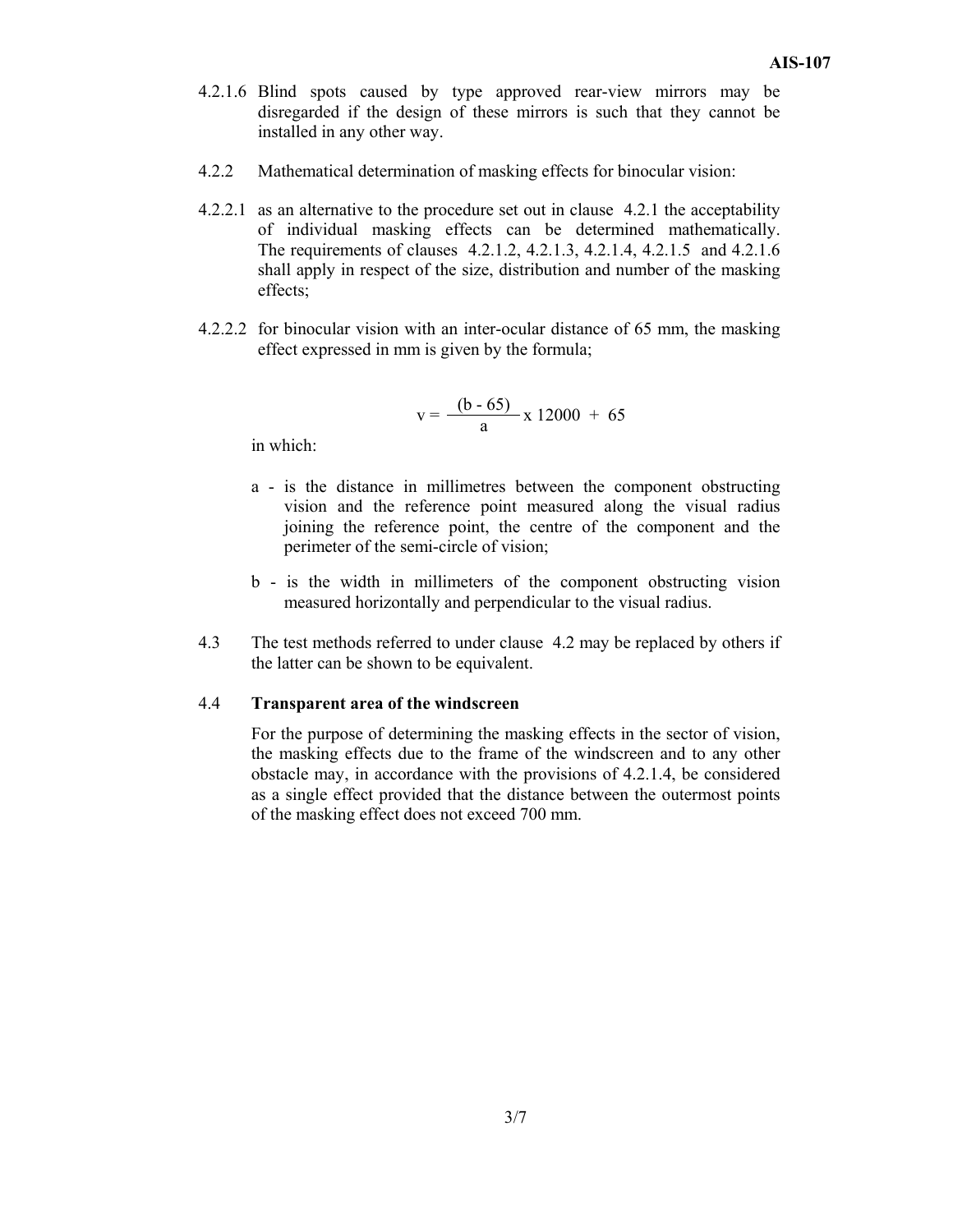

Dimensions are in mm



**Reference Point**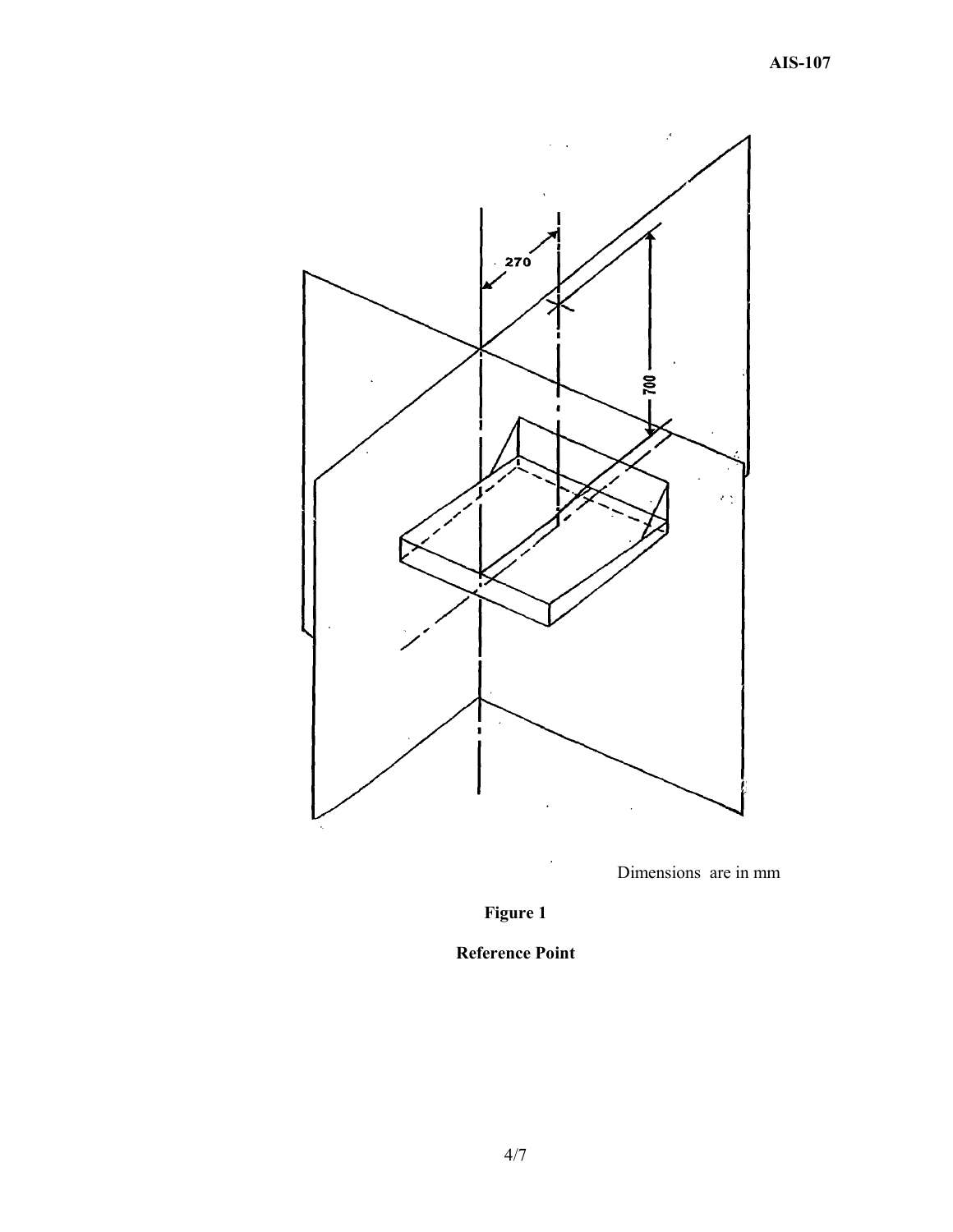



**Semi-circle of Vision**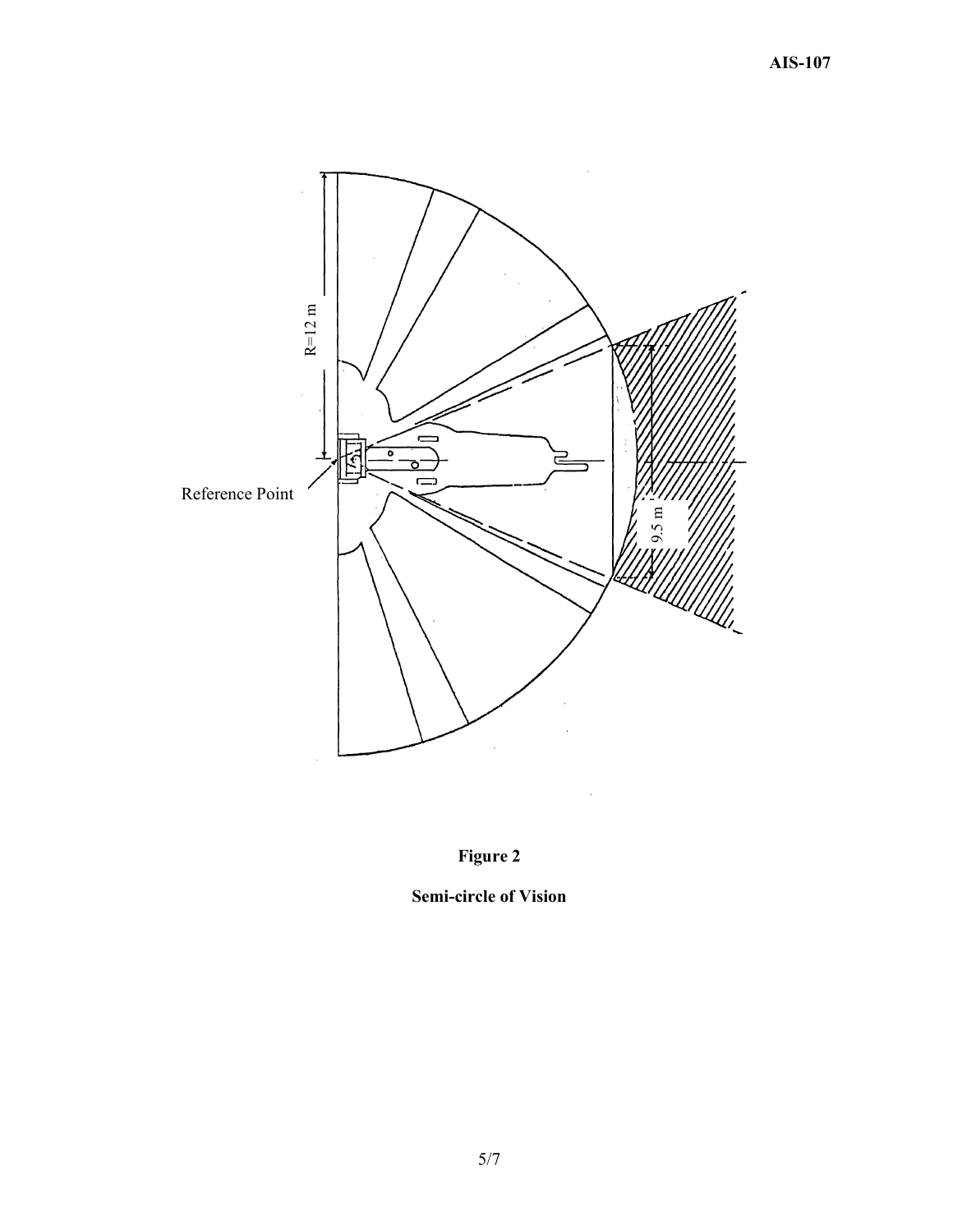

**Figure 3** 

**Determination of Masking Effects**